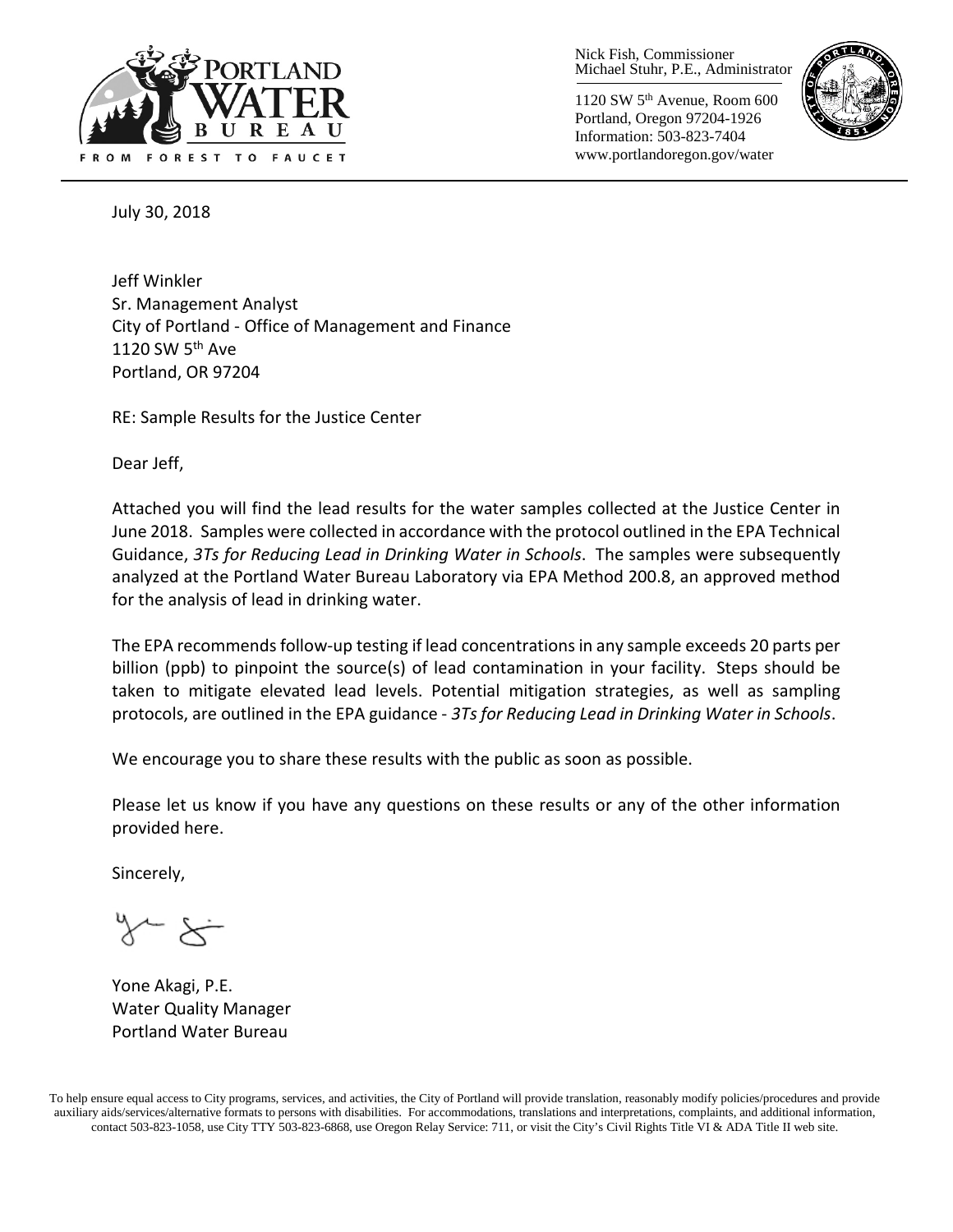

## **Portland Water Bureau Laboratory Report**

**OR 100014**

## **Justice Center**

| <b>PWB</b> |                                                        | Date             | <b>Time</b>      | Lead   |
|------------|--------------------------------------------------------|------------------|------------------|--------|
|            | <b>Sample ID   Location Description</b>                | <b>Collected</b> | <b>Collected</b> | (ppb)  |
| BC07774    | <b>FL1 - PRECINCT LOBBY DRINKING FOUNTAIN</b>          | 6/26/2018        | 5:38:00 AM       | 4.8    |
| BC07775    | FL1 - PRECINCT BREAK ROOM SINK                         | 6/26/2018        | 5:54:00 AM       | 0.54   |
| BC07776    | FL1 - PRECINCT BACK HALL DRINKING FOUNTAIN             | 6/26/2018        | 5:52:00 AM       | < 0.05 |
| BC07777    | FL1 - PRECINCT BACK HALL DRINKING FOUNTAIN BOTTLE FILL | 6/26/2018        | 5:47:00 AM       | < 0.05 |
| BC07778    | FL11 - ELEVATOR LOBBY DRINKING FOUNTAIN                | 6/26/2018        | 7:43:00 AM       | < 0.05 |
| BC07779    | FL11 - ELEVATOR LOBBY DRINKING FOUNTAIN BOTTLE FILLER  | 6/26/2018        | 7:44:00 AM       | < 0.05 |
| BC07780    | FL11 - EAST SIDE RECORDS BREAK ROOM SINK               | 6/26/2018        | 7:48:00 AM       | 0.59   |
| BC07781    | FL11 - SECURE SIDE WEST HALL DRINKING FOUNTAIN         | 6/26/2018        | 7:56:00 AM       | < 0.05 |
| BC07782    | FL11 - SECURE SIDE WEST HALL DRINKING FOUNTAIN BOTTLE  | 6/26/2018        | 7:57:00 AM       | < 0.05 |
| BC07783    | FL11 - SECURE SIDE WEST BREAK ROOM SINK                | 6/27/2018        | 6:17:00 AM       | 5.49   |
| BC07784    | FL12 - ELEVATOR LOBBY DRINKING FOUNTAIN                | 6/26/2018        | 7:07:00 AM       | < 0.05 |
| BC07785    | FL12 - ELEVATOR LOBBY DRINKING FOUNTAIN BOTTLE FILLER  | 6/26/2018        | 7:09:00 AM       | < 0.05 |
| BC07786    | FL12 - FED EAST BREAK ROOM SINK                        | 6/26/2018        | 7:14:00 AM       | 2.6    |
| BC07787    | FL12 - FED EAST BREAK ROOM SINK HOT TAP                | 6/26/2018        | 7:14:00 AM       | 0.47   |
| BC07788    | FL12 - WEST EVIDENCE PROCESSING ROOM SINK              | 6/26/2018        | 7:22:00 AM       | 2.12   |
| BC07789    | FL12 - SECURE SIDE WEST HALL DRINKING FOUNTAIN         | 6/26/2018        | 7:32:00 AM       | 3.45   |
| BC07790    | FL13 - ELEVATOR LOBBY DRINKING FOUNTAIN                | 6/26/2018        | 6:46:00 AM       | < 0.05 |
| BC07791    | FL13 - ELEVATOR LOBBY DRINKING FOUNTAIN BOTTLE FILLER  | 6/26/2018        | 6:47:00 AM       | < 0.05 |
| BC07792    | FL13 - SECURE SIDE WEST BREAK ROOM SINK                | 6/26/2018        | 7:00:00 AM       | 10.7   |
| BC07793    | FL13 - SECURE SIDE WEST BREAK ROOM SINK HOT TAP        | 6/26/2018        | 7:00:00 AM       | 0.38   |
| BC07794    | FL13 - SECURE SIDE WEST HALL DRINKING FOUNTAIN         | 6/26/2018        | 6:54:00 AM       | < 0.05 |
| BC07795    | FL13 - SECURE SIDE WEST HALL DRINKING FOUNTAIN BOTTLE  | 6/26/2018        | 6:56:00 AM       | < 0.05 |
| BC07796    | FL14 - ELEVATOR LOBBY DRINKING FOUNTAIN                | 6/26/2018        | 6:23:00 AM       | < 0.05 |
| BC07797    | FL14 - ELEVATOR LOBBY DRINKING FOUNTAIN BOTTLE FILLER  | 6/26/2018        | 6:24:00 AM       | < 0.05 |
| BC07798    | FL14 - EAST SIDE SULLIVAN ROOM SINK                    | 6/26/2018        | 6:28:00 AM       | 2.02   |
| BC07799    | FL14 - PUBLIC BREAK ROOM SINK                          | 6/26/2018        | 6:33:00 AM       | 1.97   |
| BC07800    | FL14 - PUBLIC BREAK ROOM SINK HOT TAP                  | 6/26/2018        | 6:33:00 AM       | 0.58   |
| BC07801    | FL14 - SECURE SIDE WEST BREAK ROOM SINK                | 6/26/2018        | 6:41:00 AM       | 9.92   |
| BC07802    | FL14 - SECURE SIDE WEST HALL DRINKING FOUNTAIN         | 6/26/2018        | 6:37:00 AM       | < 0.05 |
| BC07803    | FL14 - SECURE SIDE WEST HALL DRINKING FOUNTAIN BOTTLE  | 6/26/2018        | 6:39:00 AM       | < 0.05 |
| BC07804    | FL15 - ELEVATOR LOBBY DRINKING FOUNTAIN                | 6/26/2018        | 6:07:00 AM       | < 0.05 |
| BC07805    | FL15 - ELEVATOR LOBBY DRINKING FOUNTAIN BOTTLE FILLER  | 6/26/2018        | 6:08:00 AM       | < 0.05 |
| BC07806    | FL15 - CHIEFS OFFICE EAST SIDE BREAK ROOM SINK         | 6/26/2018        | 6:11:00 AM       | 2.24   |
| BC07807    | FL15 - SECURE SIDE WEST HALL DRINKING FOUNTAIN         | 6/26/2018        | 6:14:00 AM       | < 0.05 |
| BC07808    | FL15 - SECURE SIDE WEST HALL DRINKING FOUNTAIN BOTTLE  | 6/26/2018        | 6:15:00 AM       | < 0.05 |
| BC07809    | FL15 - SECURE SIDE WEST BREAK ROOM SINK                | 6/26/2018        | 6:17:00 AM       | 13     |
| BC07810    | FL16 - GYM DRINKING FOUNTAIN                           | 6/26/2018        | 6:00:00 AM       | < 0.05 |